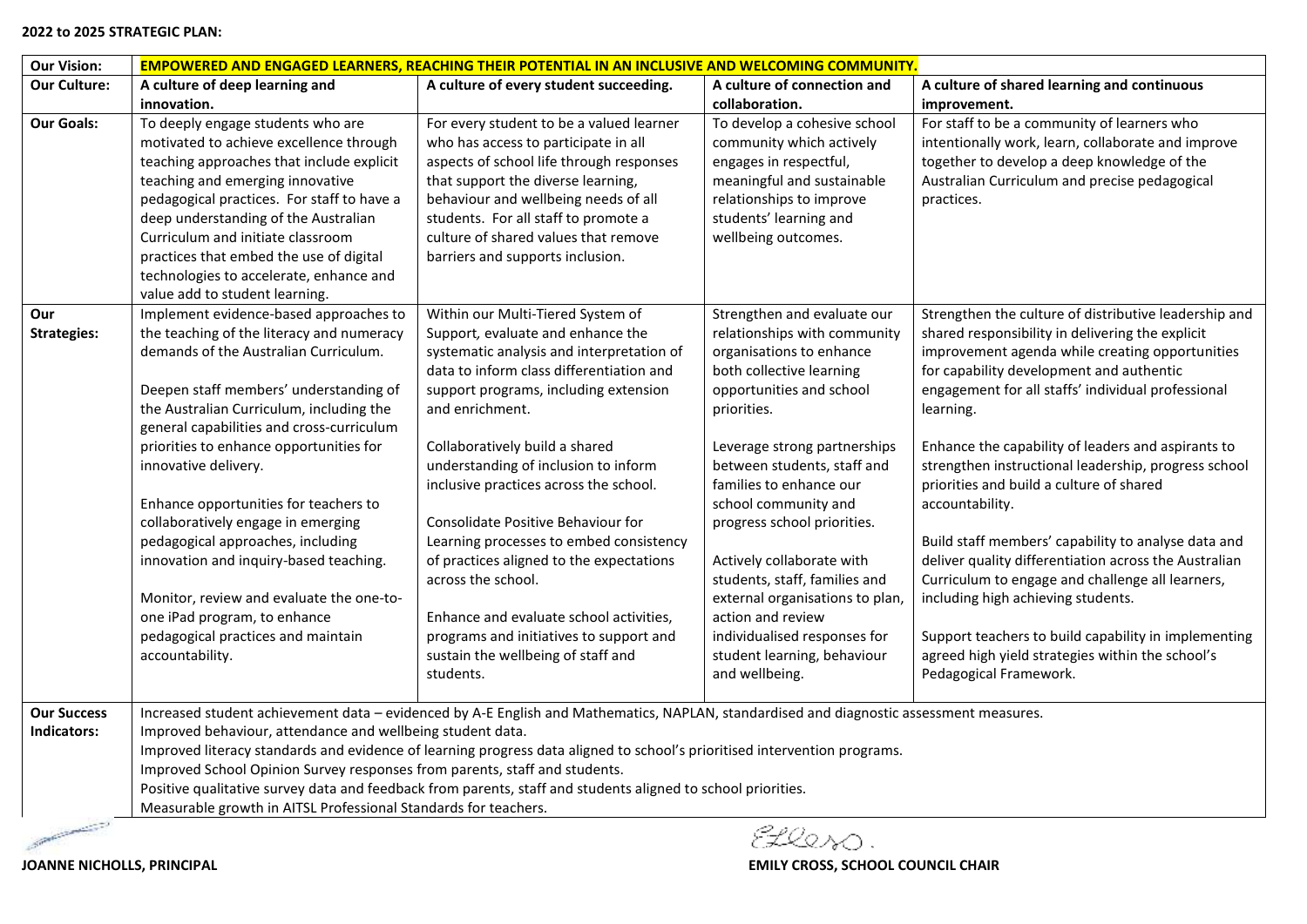### **ANNUAL IMPLEMENTATION PLAN:**

# **A culture of deep learning and innovation**

| Strategy:                                                                                                                                                                                                    | Actions:                                                                                                                                                                                                                                                                                                                                                                                                                                                                                                                                                                                                                                                                                                                                                                                                                                                                                                                                                                                                                                                                                                                                                                                                                                                                                                                                                                                        | Accountable Officer:               | Timelines:                 | Targets:                                                                                                                                                                                                                                                                                                                                                                                                                                                                                                                                                                                                                                                                            |
|--------------------------------------------------------------------------------------------------------------------------------------------------------------------------------------------------------------|-------------------------------------------------------------------------------------------------------------------------------------------------------------------------------------------------------------------------------------------------------------------------------------------------------------------------------------------------------------------------------------------------------------------------------------------------------------------------------------------------------------------------------------------------------------------------------------------------------------------------------------------------------------------------------------------------------------------------------------------------------------------------------------------------------------------------------------------------------------------------------------------------------------------------------------------------------------------------------------------------------------------------------------------------------------------------------------------------------------------------------------------------------------------------------------------------------------------------------------------------------------------------------------------------------------------------------------------------------------------------------------------------|------------------------------------|----------------------------|-------------------------------------------------------------------------------------------------------------------------------------------------------------------------------------------------------------------------------------------------------------------------------------------------------------------------------------------------------------------------------------------------------------------------------------------------------------------------------------------------------------------------------------------------------------------------------------------------------------------------------------------------------------------------------------|
| Implement evidence-based<br>approaches to the teaching of<br>the literacy and numeracy<br>demands of the Australian<br>Curriculum.                                                                           | Implement Initial Lit synthetics phonics program.<br>Implement Spelling Mastery program.                                                                                                                                                                                                                                                                                                                                                                                                                                                                                                                                                                                                                                                                                                                                                                                                                                                                                                                                                                                                                                                                                                                                                                                                                                                                                                        | Head of Department -<br>Curriculum | Ongoing<br>throughout 2022 | English A-C Data<br>85+% C standard or above<br>20+% A standard<br>Tracked improvement using program screeners.<br>Positive qualitative survey data and feedback<br>from parents, staff and students aligned to<br>school priorities.                                                                                                                                                                                                                                                                                                                                                                                                                                               |
| Deepen staff members'<br>understanding of the<br>Australian Curriculum,<br>including the general<br>capabilities and cross-<br>curriculum priorities to<br>enhance opportunities for<br>innovative delivery. | Deepen staff understanding of the three strands of English<br>(Australian Curriculum) reflected in teaching literacy,<br>language and literature.<br>• Year Level Curriculum Days include analysis of the<br>English Curriculum, teaching units and assessment<br>tasks using a moderation focus tool.<br>Opportunities in Year Level Curriculum Days to<br>$\bullet$<br>review the aspects of the achievement standards<br>and the aligning content descriptions and consider<br>the necessary adjustments to the teaching and<br>learning cycle.<br>Allocated time each term to whole school<br>$\bullet$<br>moderation processes including the four stages of<br>moderation (before, after, after, end)<br>Quality Assure the intended curriculum delivery through:<br>Year Level Curriculum Days (and supporting<br>$\bullet$<br>documents)<br>Moderation Processes across each term<br>$\bullet$<br>Whole School Programs (Initial Lit, Spelling<br>Mastery, The Gap Way)<br>Team Meetings (curriculum conversations - check-<br>$\bullet$<br>in points)<br>Collegial Engagement Opportunities (including<br>Principal's visits)<br>Monitor the impact of the explicit improvement agenda on<br>student levels of achievement including short, medium, and<br>long-term targets to drive improvement at various levels<br>across the school.<br>• Monitor A-E data - English each semester | Head of Department -<br>Curriculum | Ongoing<br>throughout 2022 | English A-C Data<br>85+% C standard or above<br>20+% A standard<br>Positive qualitative survey data and feedback<br>from parents, staff and students aligned to<br>school priorities.<br>Maintain 100% teacher agreement on School<br>Opinion Survey for 'I use the Australian<br>Curriculum for planning, teaching, learning and<br>assessing.'<br>Maintain 100% teacher agreement on School<br>Opinion Survey for 'I modify my teaching<br>practice after reviewing student data'.<br>Maintain teacher confidence of 85% in the<br>2022 School Opinion Survey for 'I feel confident<br>embedding Aboriginal and Torres Strait Islander<br>perspectives across the learning areas. |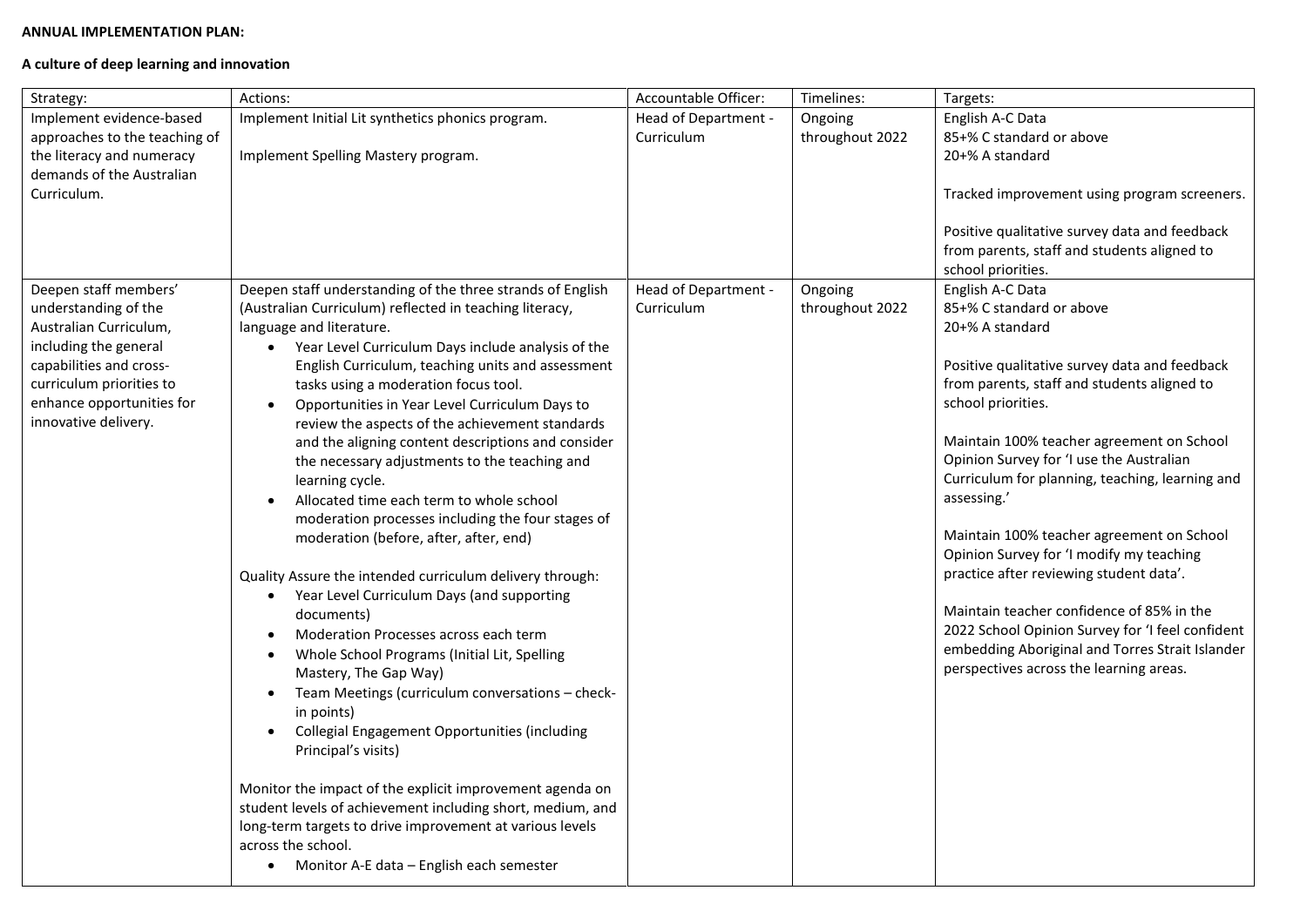|                                                                                                                                                                 | Track progress in Initalit and Spelling Mastery<br>using program screeners<br>Track progress using Pat Reading, NAPLAN year 3<br>$\bullet$<br>and 5<br>Track progress using Speech/Language<br>$\bullet$<br>assessments, Minilit and Macqlit<br>Develop whole school agreed practices to support the<br>extension and enrichment of highly able and G&T students.<br>Opportunity for teachers of gifted students to<br>$\bullet$<br>meet with Head of Department - Curriculum to<br>consider extension options for targeted students.<br>Review of data sets each Semester to track and<br>$\bullet$<br>monitor student progress.<br>Implement systems and processes to support the<br>embedding of the cross-curriculum priorities of<br>Sustainability and Aboriginal and Torres Strait Islander<br>Histories and Culture for all students to engage in the<br>reconciliation, respect and recognition of the world's oldest<br>living culture. Increase staff confidence in the curriculum<br>delivery. |                                    |            |                                                                                                                                                                                                                                                                                                                                             |
|-----------------------------------------------------------------------------------------------------------------------------------------------------------------|------------------------------------------------------------------------------------------------------------------------------------------------------------------------------------------------------------------------------------------------------------------------------------------------------------------------------------------------------------------------------------------------------------------------------------------------------------------------------------------------------------------------------------------------------------------------------------------------------------------------------------------------------------------------------------------------------------------------------------------------------------------------------------------------------------------------------------------------------------------------------------------------------------------------------------------------------------------------------------------------------------|------------------------------------|------------|---------------------------------------------------------------------------------------------------------------------------------------------------------------------------------------------------------------------------------------------------------------------------------------------------------------------------------------------|
| Enhance opportunities for<br>teachers to collaboratively<br>engage in emerging<br>pedagogical approaches<br>including innovation and<br>inquiry-based teaching. | Collaboratively identify the vision for innovation.<br>Collaboratively develop a shared understanding of<br>$\bullet$<br>Innovation within the school context.<br>Create opportunities (team choice as relevant to<br>$\bullet$<br>units) for innovative teaching and assessment<br>when planning English units of work.<br>Four-year goals for TGSS:<br>Consistency across the school.<br>Professional Development provided for teachers.<br>Embedded learning skills/behaviours (assets) for<br>students.<br>Inquiry teaching and learning opportunity each term across<br>all teams.<br>Professional Development focused on:<br>What is inquiry? Begin to develop consistency in<br>$\bullet$<br>language.<br>What skills do teachers need/students need?<br>Develop leaner skills (assets) for students from the general<br>capabilities.                                                                                                                                                              | Head of Department -<br>Curriculum | Semester 2 | Positive qualitative survey data and feedback<br>from parents, staff and students aligned to<br>school priorities.<br>Student target of 85% on School Opinion<br>Survey for 'I am interested in my schoolwork.'<br>Staff target of 85% on School Opinion Survey<br>for '<br>The school gives me opportunities to do<br>interesting things.' |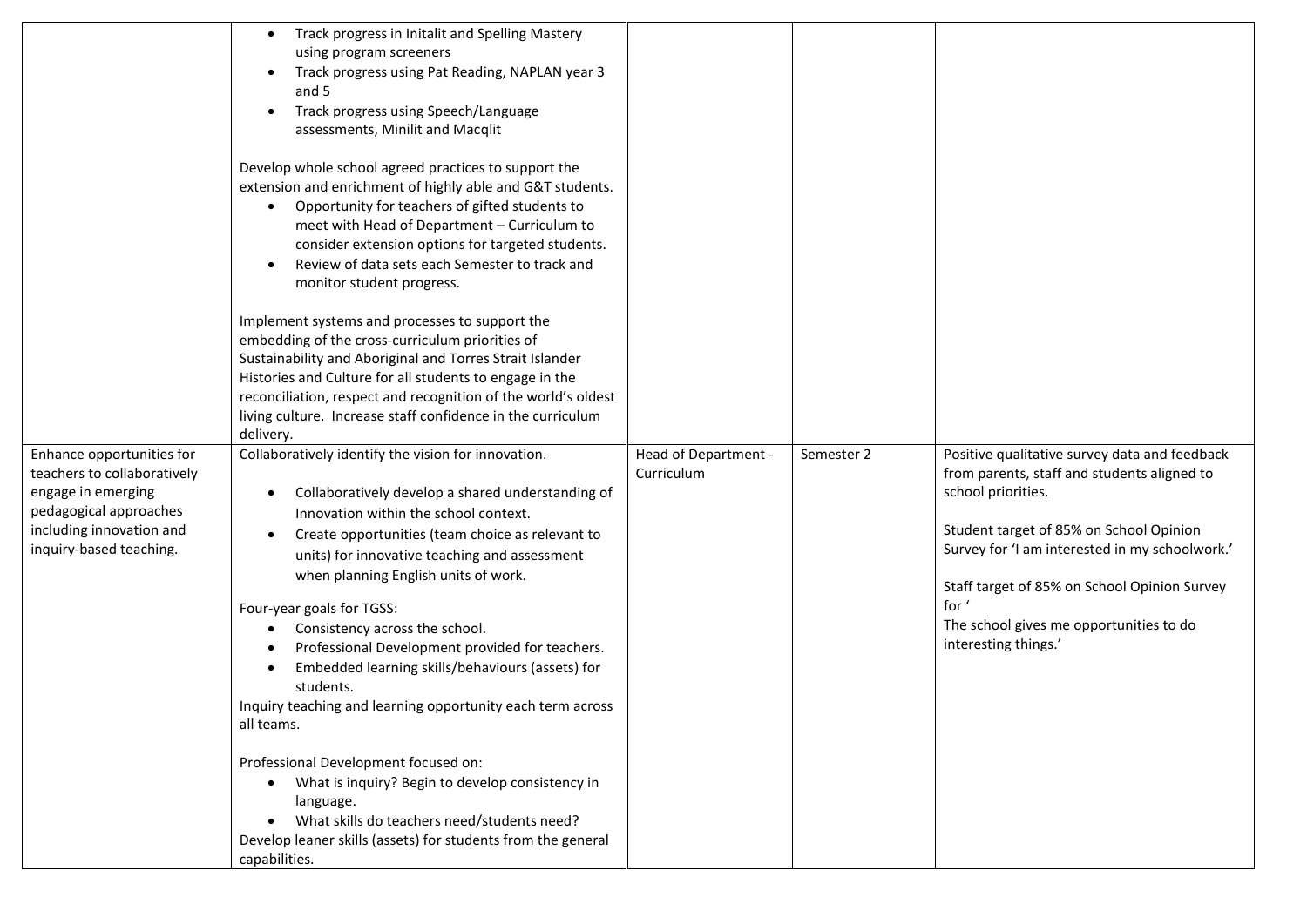|                              | Create opportunities within the year for year level teams to<br>consider units that could be modified to have an inquiry<br>approach. |            |                 |                                                                                           |
|------------------------------|---------------------------------------------------------------------------------------------------------------------------------------|------------|-----------------|-------------------------------------------------------------------------------------------|
| Monitor, review and evaluate | Collaborative planning in year level teams for the                                                                                    | iPad Coach | Ongoing         | iPad planning and review documented in                                                    |
| the one-to-one iPad program, | implementation of iPads.                                                                                                              |            | throughout 2022 | OneNote Curriculum 2022 each term.                                                        |
| to enhance pedagogical       |                                                                                                                                       |            |                 |                                                                                           |
| practice and maintain        | Create opportunities for year level team professional                                                                                 |            |                 | Positive qualitative survey data and feedback                                             |
| accountability.              | development to enhance pedagogical practices when                                                                                     |            |                 | from parents, staff and students aligned to                                               |
|                              | utilising iPads in teaching and learning.                                                                                             |            |                 | school priorities.                                                                        |
|                              | Teachers collaboratively review impact of iPad use to<br>support teaching and learning each term.                                     |            |                 | Student target of 85% on School Opinion<br>Survey for 'I am interested in my schoolwork.' |
|                              | Collection of student, teacher and parent data to evaluate                                                                            |            |                 | Staff target of 85% on School Opinion Survey                                              |
|                              | the 1:1 iPad program.                                                                                                                 |            |                 | for 'The school gives me opportunities to do                                              |
|                              |                                                                                                                                       |            |                 | interesting things.'                                                                      |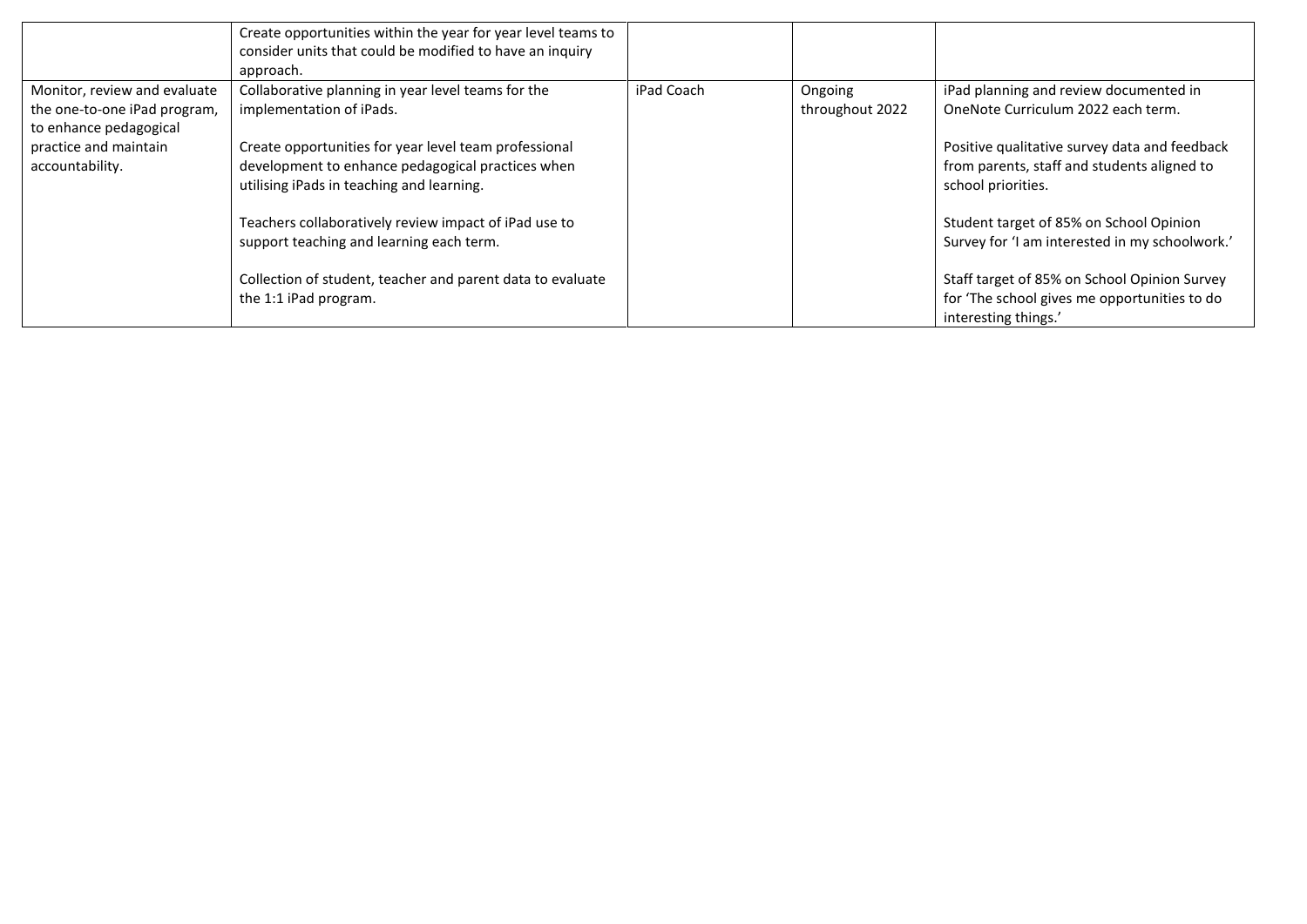# **A culture of every student succeeding**

| Strategy:                                                                                                                                                                    | Actions:                                                                                                                                                                                                                                                                                                                                                                                                                                                                                                                                                                                                                                                                                                                                                                          | Accountable<br>Officer:         | Timelines: | Targets:                                                                                                                                                                                                                                                    |
|------------------------------------------------------------------------------------------------------------------------------------------------------------------------------|-----------------------------------------------------------------------------------------------------------------------------------------------------------------------------------------------------------------------------------------------------------------------------------------------------------------------------------------------------------------------------------------------------------------------------------------------------------------------------------------------------------------------------------------------------------------------------------------------------------------------------------------------------------------------------------------------------------------------------------------------------------------------------------|---------------------------------|------------|-------------------------------------------------------------------------------------------------------------------------------------------------------------------------------------------------------------------------------------------------------------|
| Collaboratively build a<br>shared understanding<br>of inclusion to inform<br>inclusive practices<br>across the school.                                                       | Develop whole staff understanding of inclusion by providing PD<br>opportunities (PFDs & staff meetings) that outline:<br>What inclusion is and what inclusion isn't.<br>$\bullet$<br>What inclusion looks like, sounds like and feels like: produce an<br>infographic - The Gap Way: Inclusive Mindset-Inclusive Practices.<br>Legal obligation and moral imperatives of Human Rights Act,<br>2019, Disability Discrimination Act 1992, and Disability<br>Standards for Education, 2005.<br>'Must do'/signature inclusive practices across the tiers of<br>support.<br>Provide PD opportunities on the PFDs and through the year (staff meetings)<br>to embed Personalise Learning routines:<br>Notice student's need.<br>$\bullet$<br>Consult and collaborate with the student's | Head of<br>Special<br>Education | Each Term  | Staff target of 95% on School Opinion Survey for<br>'The school has an inclusive culture where diversity<br>is valued and respected.'<br>Positive qualitative survey data and feedback from<br>parents, staff and students aligned to school<br>priorities. |
|                                                                                                                                                                              | parents/guardians/carers.<br>Assess and clarify the needs of the student SSS process.<br>Provide reasonable adjustments to address the identified needs<br>- Multi-Tier System of Support.<br>Record adjustments on OneSchool - Personalised Learning.<br>Monitor and review the impacts of adjustments.<br>Build capacity of SSS team to provide clear, consistent messages about<br>inclusion and offer differentiated support of teachers to support their<br>inclusion journey:<br>STLaNs to lead Personalised Learning and induct new teachers<br>$\bullet$<br>HOSES to lead inquiry into barriers/concerns, prioritising and<br>٠<br>planning next steps. Use Inclusive Education-Next Steps planning<br>template.                                                          |                                 |            |                                                                                                                                                                                                                                                             |
|                                                                                                                                                                              | HOSES to lead sharing the new resource allocation model for students with<br>disability with school community and how teachers contribute to ensure<br>funding aligns with needs and provisioning of reasonable and responsive<br>adjustments.                                                                                                                                                                                                                                                                                                                                                                                                                                                                                                                                    |                                 |            |                                                                                                                                                                                                                                                             |
| Within our Multi-<br>Tiered System of<br>Support, enhance and<br>evaluate the<br>systematic analysis and<br>interpretation of data<br>to inform class<br>differentiation and | Teachers enact Personalised Learning for all identified students' wellbeing,<br>learning and behaviour needs.<br>Teachers:<br>Notice the student's need.<br>$\bullet$<br>Consult and collaborate with the student's<br>٠<br>parents/guardians/carers.<br>Assess and clarify the needs of the student.<br>$\bullet$                                                                                                                                                                                                                                                                                                                                                                                                                                                                | Deputy<br>Principal             | Each Term  | Parent target of 95% on School Opinion Survey for<br>'This school works with me to support my child's<br>learning and 'This school asks for my input.'<br>Attendance Data:<br>95% attendance rate monitored via OneSchool.                                  |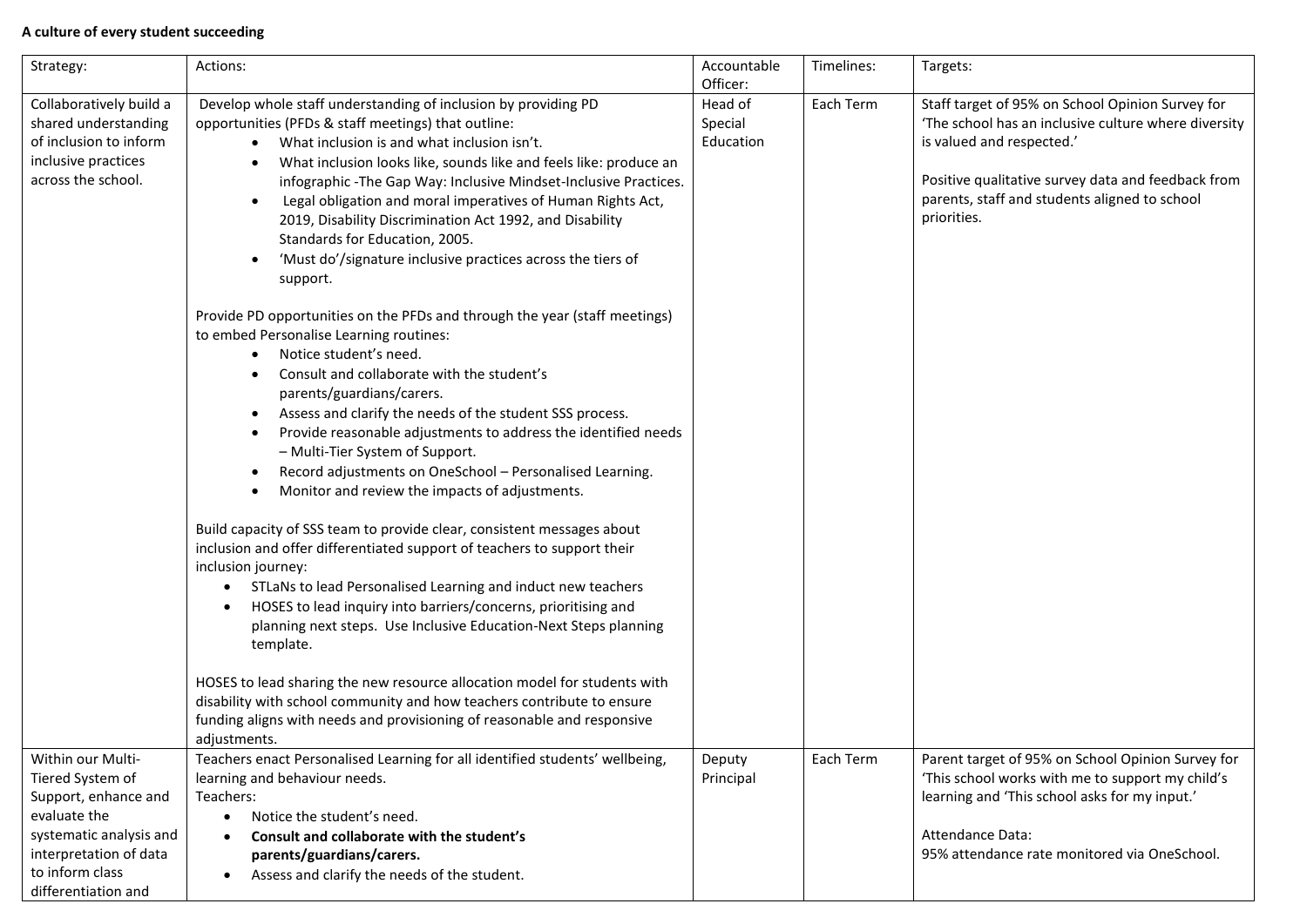| support programs,<br>including extension<br>and enrichment.                                                                                                     | Provide reasonable adjustments to address the identified needs.<br>$\bullet$<br>Record Adjustments on OneSchool-Personalised Learning<br>Monitor and review the impacts of adjustments.<br>Refine the collaborative analysis of data by SSS team to inform and evaluate<br>the impact of intervention/extension/enrichment programs and teacher aide<br>provision.<br>Develop and implement a student case management process aligned to<br>school's Explicit Improvement Agenda - English.<br>Refine the system of tracking identified students and referred students (to<br>SSS).<br>Continue to implement SSS Comes to You processes for students in Prep to<br>Year 2.<br>Provide opportunities for HOD/G&T Coach to meet with teachers each term<br>to discuss classroom differentiation for G&T students.<br>Support the capability development of STLaNs to lead and develop school<br>processes to generate personalised plans in response to student need.<br>Develop staff knowledge and expertise to include and engage all learners,<br>with a focus on students with ADHD (hyperactivity/impulsivity and |           |           | Positive qualitative survey data and feedback from<br>parents, staff and students aligned to school<br>priorities.                                                                                                                                                                                                                                                                                                                                                                                                                                   |
|-----------------------------------------------------------------------------------------------------------------------------------------------------------------|-----------------------------------------------------------------------------------------------------------------------------------------------------------------------------------------------------------------------------------------------------------------------------------------------------------------------------------------------------------------------------------------------------------------------------------------------------------------------------------------------------------------------------------------------------------------------------------------------------------------------------------------------------------------------------------------------------------------------------------------------------------------------------------------------------------------------------------------------------------------------------------------------------------------------------------------------------------------------------------------------------------------------------------------------------------------------------------------------------------------------|-----------|-----------|------------------------------------------------------------------------------------------------------------------------------------------------------------------------------------------------------------------------------------------------------------------------------------------------------------------------------------------------------------------------------------------------------------------------------------------------------------------------------------------------------------------------------------------------------|
|                                                                                                                                                                 | inattentive) and Specific Learning Disorders (Dyslexia, Dysgraphia,<br>Dyscalculia).                                                                                                                                                                                                                                                                                                                                                                                                                                                                                                                                                                                                                                                                                                                                                                                                                                                                                                                                                                                                                                  |           |           |                                                                                                                                                                                                                                                                                                                                                                                                                                                                                                                                                      |
| Consolidate Positive<br><b>Behaviour for Learning</b><br>processes to embed<br>consistency of<br>practices aligned to the<br>expectations across<br>the school. | Embed Tier 1 features of PBL and begin Tier 2 readiness training.<br>Continue to provide PBL power points to ensure consistency of the teaching<br>of rules and expectations.<br>Provide opportunities to access professional development on:<br>ADHD<br>Thinking Functionally (review of Autism Hub flowchart)<br>Active playground supervision (teacher aides)<br>$\bullet$<br>Expand PBL committee to include additional teaching staff and parent<br>representative and consider ways for improved engagement (e.g. PBL car<br>park)<br>Continue GOTCHAs for fast and frequent acknowledgements and embed long<br>and strong initiatives across each term.<br>Create opportunities to integrate the PBL Gap Star Mascot into events and<br>assemblies.                                                                                                                                                                                                                                                                                                                                                            | Principal | Each Term | OneSchool Behaviour Data:<br>95% of students in Tier 1.<br>Parent target of 95% on School Opinion Survey<br>that 'Student behaviour is well managed at this<br>school.'<br>Positive qualitative survey data and feedback from<br>parents, staff and students aligned to school<br>priorities.<br>Student target of 95% on School Opinion Survey<br>for 'The expectations and rules are clear at my<br>school', 'Teachers at my school treat students<br>fairly', 'Student behaviour is well managed at my<br>school' and 'I feel safe at my school.' |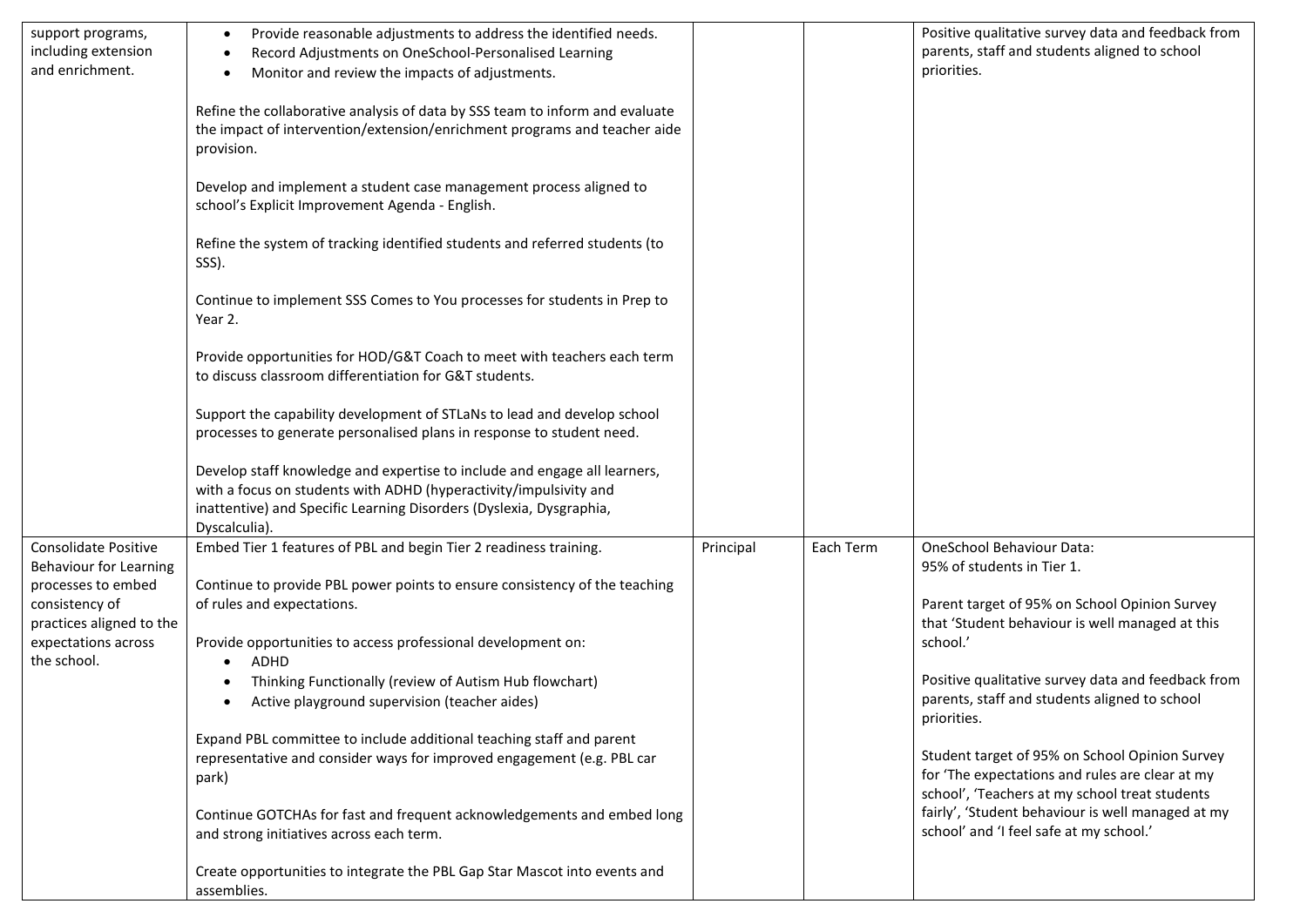|                                                                                                                                                | Introduce Zones of Regulation as a systematic, cognitive-behavioural<br>approach to teach students how to regulate their feelings, energy and<br>sensory needs.<br>Engage leadership team staff members in professional development that<br>supports staff following an occupational violence/aggressive incident.                                                                                                                                                                                                                                                                                                                                                                                                                                                                                                                                                                                                                                                                                    |           |           | Staff target of 80% on School Opinion Survey for<br>'The school appropriately supports staff following<br>an occupational violence/aggressive incident.'                                                                                                                                                                                                                                                                                                                                                                                                                                                                                                                                                                      |
|------------------------------------------------------------------------------------------------------------------------------------------------|-------------------------------------------------------------------------------------------------------------------------------------------------------------------------------------------------------------------------------------------------------------------------------------------------------------------------------------------------------------------------------------------------------------------------------------------------------------------------------------------------------------------------------------------------------------------------------------------------------------------------------------------------------------------------------------------------------------------------------------------------------------------------------------------------------------------------------------------------------------------------------------------------------------------------------------------------------------------------------------------------------|-----------|-----------|-------------------------------------------------------------------------------------------------------------------------------------------------------------------------------------------------------------------------------------------------------------------------------------------------------------------------------------------------------------------------------------------------------------------------------------------------------------------------------------------------------------------------------------------------------------------------------------------------------------------------------------------------------------------------------------------------------------------------------|
| Enhance and evaluate<br>school activities.<br>programs and<br>initiatives to sustain<br>and support the<br>wellbeing of staff and<br>students. | <b>Staff Wellbeing:</b><br>Work proactively to ensure staff are supported to cope with the<br>emotional demands of the role.<br>Reduce the workload demands of teachers by continuing DoE/QTU<br>workload review.<br>Support and bring awareness to staff mental health by promoting<br>$\bullet$<br>annual events.<br>Create opportunities (e.g. Assembly, PBL lessons) to focus on acceptance of<br>difference, inclusion and being a good friend.<br>Provide opportunities for students give feedback and personal perspectives<br>about (a) their connection with peers and (b) connection with teacher by:<br>Class/cohort discussions<br>Surveys<br>$1:1/\text{group}$ chats<br>Use Student Council to build an awareness of student wellbeing and allow for<br>student lead action planning.<br>Build teacher capability to make reasonable adjustments for assessments<br>and include student voice/agency to enable students to choose the way in<br>which they demonstrate their abilities. | Principal | Each Term | Student target of 95% on School Opinion Survey<br>for 'My teachers are interesting in my wellbeing', 'I<br>can talk to my teachers about my concerns' and 'I<br>feel accepted by other students at my school. '<br>Staff target of 80% on School Opinion Survey for<br>'Staff are treated fairly and consistently at this<br>school', 'The wellbeing of employees is a priority<br>for this school' and 'I feel that staff morale is<br>positive at this school.'<br>Staff target of 85% on School Opinion Survey for<br>'The school's culture supports people to achieve a<br>good work-life balance.'<br>Positive qualitative survey data and feedback from<br>parents, staff and students aligned to school<br>priorities. |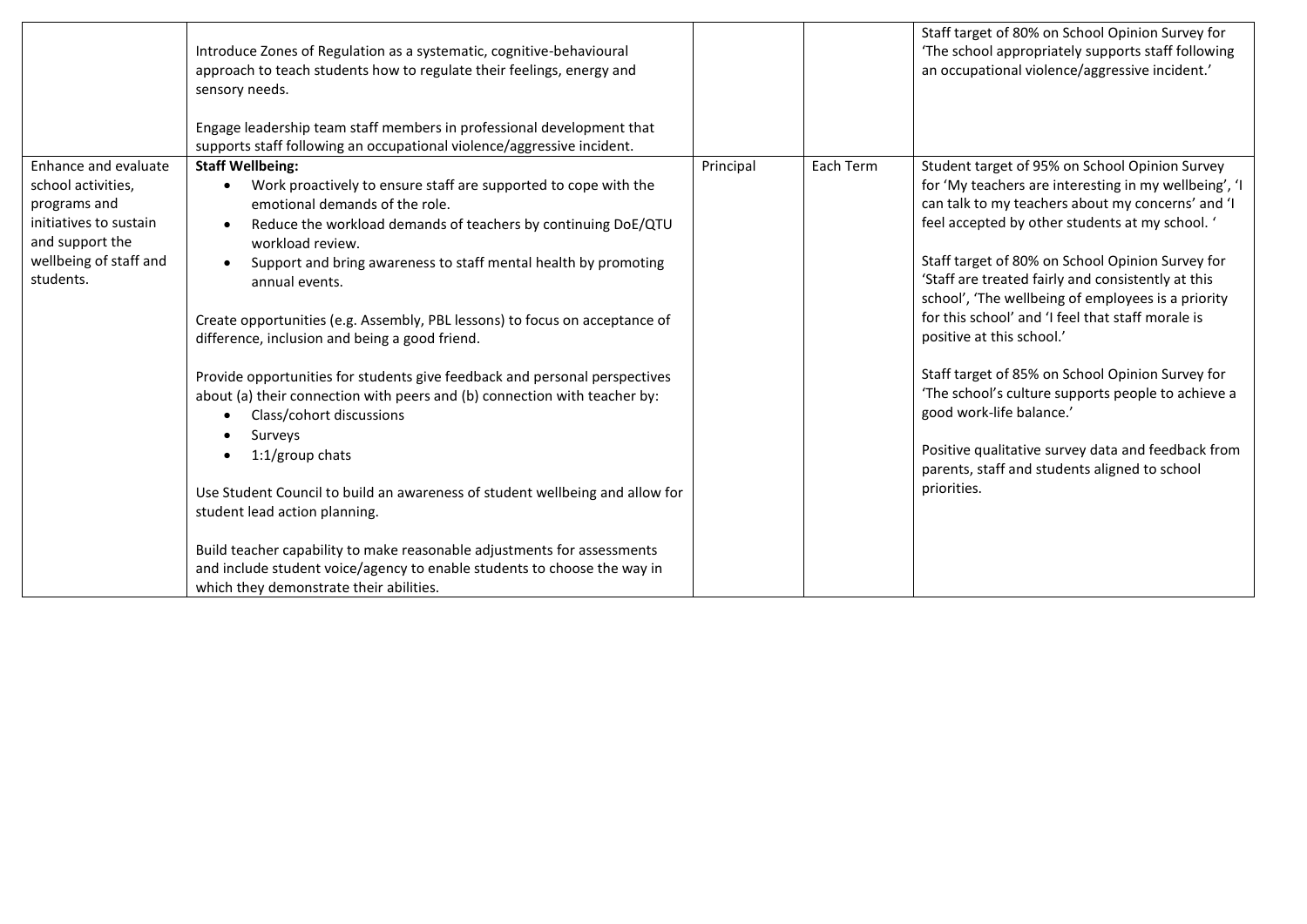## **A culture of collaboration and connection**

| Strategy:                                   | Actions:                                                                                                                                 | Accountable Officer:      | Timelines: | Targets:                                                                            |
|---------------------------------------------|------------------------------------------------------------------------------------------------------------------------------------------|---------------------------|------------|-------------------------------------------------------------------------------------|
| Strengthen and                              | Continue to enhance collaborative partnerships with the following school                                                                 | Principal                 | Each Term  | Parent target that 95% on School Opinion                                            |
| evaluate our                                | groups:                                                                                                                                  | Deputy Principal          |            | Survey for 'The school has a strong sense of                                        |
| relationships with                          | Rotary<br>$\bullet$                                                                                                                      | <b>Head of Department</b> |            | community.'                                                                         |
| community                                   | Ashgrove/The Gap Lions<br>$\bullet$                                                                                                      | - Curriculum              |            |                                                                                     |
| organisations to                            | <b>Regis Nursing Home</b>                                                                                                                |                           |            | Positive qualitative survey data and feedback                                       |
| enhance both                                | The Gap State High School                                                                                                                |                           |            | from parents, staff and students aligned to                                         |
| collective student                          | YMCA                                                                                                                                     |                           |            | school priorities.                                                                  |
| learning outcomes and                       |                                                                                                                                          |                           |            |                                                                                     |
| school priorities.                          | Continue to look for authentic connections with local Indigenous elders<br>and groups.                                                   |                           |            |                                                                                     |
|                                             |                                                                                                                                          |                           |            |                                                                                     |
|                                             | Continue to look for authentic connections to support the Sustainability<br>Club priorities.                                             |                           |            |                                                                                     |
| Leverage strong                             | Continue to engage P&C, CPRs and MSG to provide avenues for                                                                              | Principal/                | Each Term  | Parent target that 95% on School Opinion                                            |
| partnerships between                        | consultation and communication.                                                                                                          | Deputy Principal          |            | Survey for 'This school works with me to                                            |
| students, staff and                         | Create structure for CPR meetings that allows for strategic<br>$\bullet$                                                                 |                           |            | support my child's learning', 'This school asks                                     |
| families to enhance                         | planning (information provided before the meeting), feedback                                                                             |                           |            | for my input', 'This school takes parents'                                          |
| our school community<br>and progress school | opportunities (to and from parents) and P&C updates.                                                                                     |                           |            | opinions seriously', The school has a strong<br>sense of community' and 'The school |
| priorities.                                 | Continue to develop the role of CPR support person/co-ordinator<br>$\bullet$                                                             |                           |            | celebrates student achievements.'                                                   |
|                                             | to support the alignment of whole school communication.<br>Provide on-line access to CPR meetings to allow for greater                   |                           |            |                                                                                     |
|                                             | $\bullet$<br>participation and contribution.                                                                                             |                           |            | Student target of 95% on School Opinion                                             |
|                                             |                                                                                                                                          |                           |            | Survey for 'My school takes students' opinions                                      |
|                                             | Create opportunities throughout the year for working bees that will                                                                      |                           |            | seriously.'                                                                         |
|                                             | enhance school garden areas.                                                                                                             |                           |            |                                                                                     |
|                                             | Develop a plan to prioritise particular garden areas, assign year<br>$\bullet$                                                           |                           |            | Positive qualitative survey data and feedback                                       |
|                                             | levels to tasks and create calendar with Grounds Officer                                                                                 |                           |            | from parents, staff and students aligned to                                         |
|                                             | engagement.                                                                                                                              |                           |            | school priorities.                                                                  |
|                                             |                                                                                                                                          |                           |            |                                                                                     |
|                                             | Create a school framework for parent and community engagement.                                                                           |                           |            | Maintain staff confidence of 85% in the 2022                                        |
|                                             |                                                                                                                                          |                           |            | School Opinion Survey for 'I feel confident                                         |
|                                             | Explore ways to celebrate success and share good news stories of events,                                                                 |                           |            | embedding Aboriginal and Torres Strait Islander                                     |
|                                             | competitions and school activities.                                                                                                      |                           |            | perspectives across the learning areas.                                             |
|                                             |                                                                                                                                          |                           |            |                                                                                     |
|                                             | Enhance responsibilities of Student Council to include PBL, student<br>wellbeing and student agency/voice in student learning and school |                           |            |                                                                                     |
|                                             | decision making.                                                                                                                         |                           |            |                                                                                     |
|                                             |                                                                                                                                          |                           |            |                                                                                     |
|                                             | Show representation of First Nation peoples' perspectives throughout the                                                                 |                           |            |                                                                                     |
|                                             | school by exposing staff to a range of practices to build a sense of                                                                     |                           |            |                                                                                     |
|                                             | community and connection engaging in reconciliation, respect and                                                                         |                           |            |                                                                                     |
|                                             | recognition.                                                                                                                             |                           |            |                                                                                     |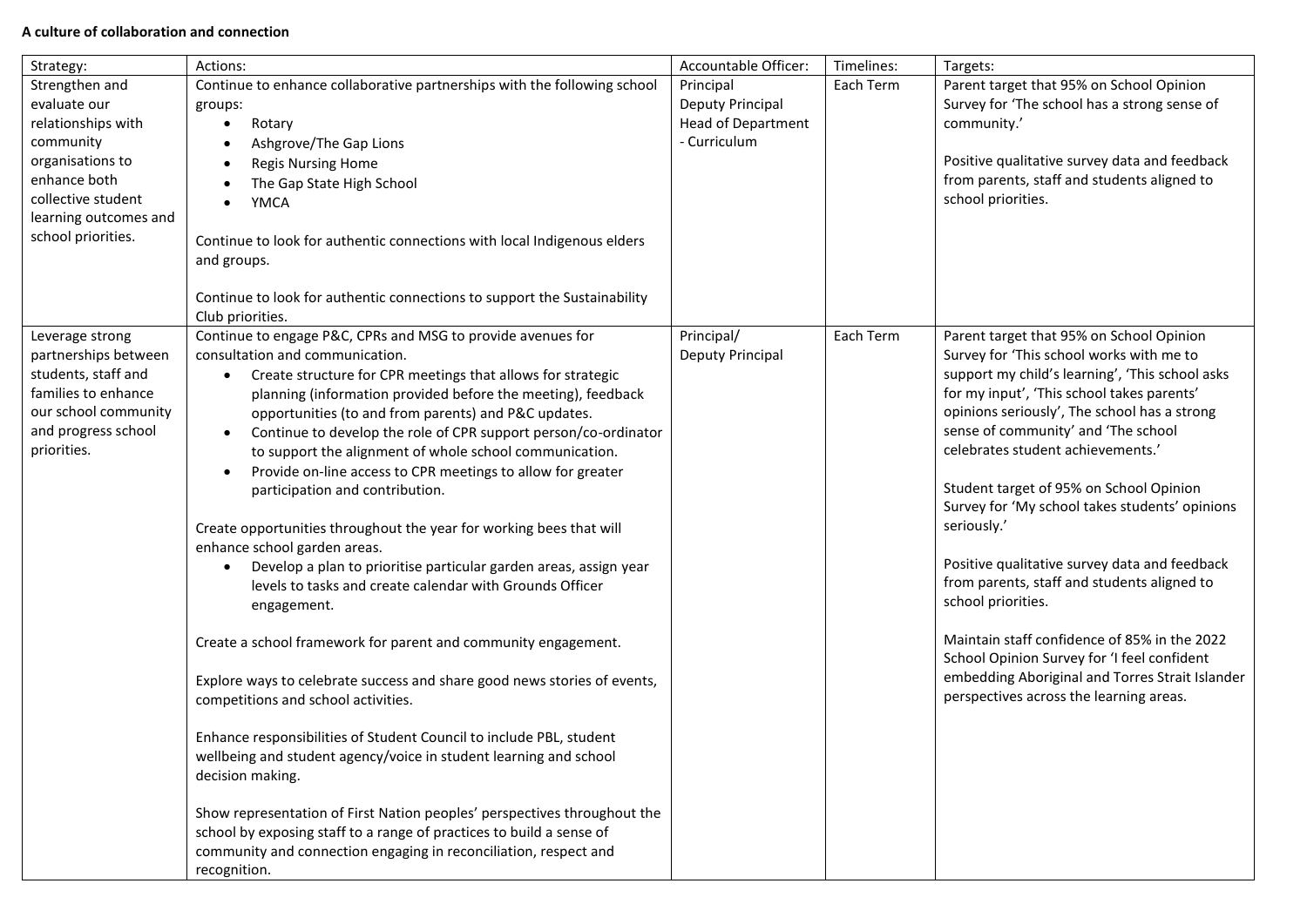|                                                                                                                                         | Continue to embed an authentic approach to the<br>$\bullet$<br>acknowledgement of country and mark key<br>celebrations/commemorations.<br>Greater staff exposure to different ways to embed Indigenous<br>$\bullet$<br>perspectives into the classroom environment.<br>Opportunities for staff and students to learn about yarning<br>circles and possible uses for the newly developed 2021 Year 6<br>Legacy Project space. |                                                             |           |                                                                                                                                                                                                                         |
|-----------------------------------------------------------------------------------------------------------------------------------------|------------------------------------------------------------------------------------------------------------------------------------------------------------------------------------------------------------------------------------------------------------------------------------------------------------------------------------------------------------------------------------------------------------------------------|-------------------------------------------------------------|-----------|-------------------------------------------------------------------------------------------------------------------------------------------------------------------------------------------------------------------------|
|                                                                                                                                         | <b>Sustainable School Plan Priorities:</b>                                                                                                                                                                                                                                                                                                                                                                                   |                                                             |           |                                                                                                                                                                                                                         |
|                                                                                                                                         | Maintain whole school sustainable practices including Wrapper<br>$\bullet$<br>Free Wednesday, Golden Lunch-box award and paper recycling.                                                                                                                                                                                                                                                                                    |                                                             |           |                                                                                                                                                                                                                         |
|                                                                                                                                         | Explore collection of food waste and compositing as a way to<br>improve sustainable practices.                                                                                                                                                                                                                                                                                                                               |                                                             |           |                                                                                                                                                                                                                         |
|                                                                                                                                         | Engage the school community (staff, students, parents and<br>community groups) to embed sustainable practices across the<br>school and beyond.                                                                                                                                                                                                                                                                               |                                                             |           |                                                                                                                                                                                                                         |
|                                                                                                                                         | Continue to engage students in Garden Club where students<br>learn to propagate, plant and care for plants in preparation for<br>Market Garden Stall and school planting.                                                                                                                                                                                                                                                    |                                                             |           |                                                                                                                                                                                                                         |
| Actively collaborate<br>with students, staff,<br>families and external<br>organisations to plan,<br>action and review<br>individualised | Actively create partnerships with families/carers and external<br>organisations (including allied health, family support and counselling<br>services) to collaboratively plan, action and review responses.<br>Consult with parents/caregivers through the NCCD process ensuring they<br>have voice in school's suggested response to student need.                                                                          | <b>Head of Special</b><br>Education and<br>Deputy Principal | Each Term | Parent target of 95% on School Opinion Survey<br>for 'This school works with me to support my<br>child's learning', 'This school asks for my input'<br>and 'My child's learning needs are being met at<br>this school.' |
| responses for student<br>learning, behaviour<br>and wellbeing.                                                                          | Create opportunities for external providers (e.g. NDIS) to become integral<br>members of students' support team.                                                                                                                                                                                                                                                                                                             |                                                             |           | Parent target of 100% on School Opinion<br>Survey for 'I can talk to my child's teachers<br>about my concerns.'                                                                                                         |
|                                                                                                                                         |                                                                                                                                                                                                                                                                                                                                                                                                                              |                                                             |           | Positive qualitative survey data and feedback<br>from parents, staff and students aligned to<br>school priorities.                                                                                                      |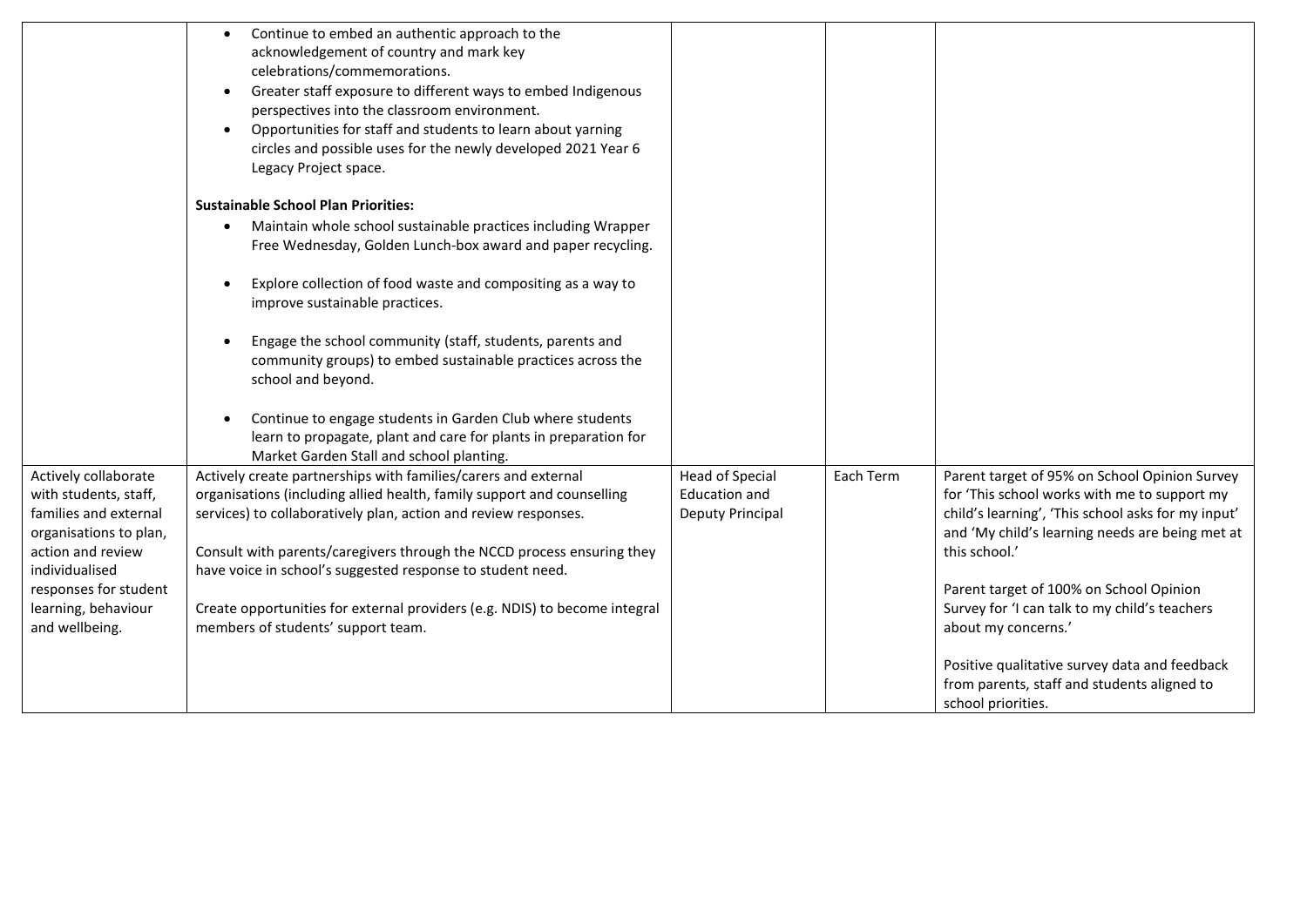# **A culture of shared learning and continuous improvement**

| Strategy:                               | Actions:                                                    | Accountable Officer:      | Timelines: | Targets:                                                            |
|-----------------------------------------|-------------------------------------------------------------|---------------------------|------------|---------------------------------------------------------------------|
| Strengthen the culture of distributive  | Retain key leadership roles within the school including     | Principal                 | Ongoing    | Teacher target of 95% on School Opinion                             |
| leadership and shared responsibility in | Head of Department - Curriculum, Head of Special            | <b>Head of Department</b> | throughout | Survey for 'I have access to relevant                               |
| delivering the explicit improvement     | Education, Support Staff, Year Level Curriculum Co-         | - Curriculum              | 2022       | professional development', 'I receive useful                        |
| agenda while creating opportunities for | ordinators and Year Level Co-ordinators.                    |                           |            | feedback about my work at this school' and                          |
| capability development and authentic    |                                                             |                           |            | 'This school encourages coaching and                                |
| engagement for all staffs' individual   | Build the capability of Year Level Curriculum Co-           |                           |            | mentoring activities.'                                              |
| professional learning.                  | ordinators by:                                              |                           |            |                                                                     |
|                                         | Increasing opportunities to engage in actions               |                           |            | Measurable growth in Australian Professional                        |
|                                         | related to the Explicit Improvement Agenda in               |                           |            | Standards for teachers.                                             |
|                                         | English                                                     |                           |            |                                                                     |
|                                         | Enabling access to the regional Principal Advisor for       |                           |            | Positive qualitative survey data and feedback                       |
|                                         | Teaching and Learning.                                      |                           |            | from parents, staff and students aligned to                         |
|                                         | Deepening their knowledge and understanding of<br>$\bullet$ |                           |            | school priorities.                                                  |
|                                         | the whole school programs of Initial Lit and Spelling       |                           |            |                                                                     |
|                                         | Mastery.                                                    |                           |            | Maintain 85% agreement on School Opinion                            |
|                                         |                                                             |                           |            | Survey for 'I have access to relevant<br>professional development'. |
|                                         | Build the capability of Teacher Aides by:                   |                           |            |                                                                     |
|                                         | Creating opportunities to attend Professional               |                           |            | Increase staff agreement to 85% on 2022                             |
|                                         | Development for the whole school programs of                |                           |            | School Opinion Survey for 'This school gives me                     |
|                                         | Initial Lit and Spelling Mastery.                           |                           |            | opportunities to do interesting things.'                            |
|                                         | Ensuring regular opportunities for check ins and            |                           |            |                                                                     |
|                                         | feedback regarding classroom work and                       |                           |            |                                                                     |
|                                         | intervention programs.                                      |                           |            |                                                                     |
| Enhance the capability of leaders and   | Enhance capability of leadership team members               | Principal                 | Ongoing    | Staff target of 95% on School Opinion Survey                        |
| aspirants to strengthen instructional   | through the participation of leadership workshops from      |                           | throughout | for 'I have access to relevant professional                         |
| leadership and progress school          | external provider.                                          |                           | 2022       | development', 'I receive useful feedback about                      |
| priorities.                             |                                                             |                           |            | my work at this school' and 'This school                            |
|                                         | Continue providing aspirants program for self-identified    |                           |            | encourages coaching and mentoring activities.'                      |
|                                         | staff which includes:                                       |                           |            |                                                                     |
|                                         | Selected projects to build capabilities and                 |                           |            | Measurable growth in Australian Professional                        |
|                                         | portfolios of work.                                         |                           |            | Standards for teachers.                                             |
|                                         | Meet regularly with Principal or Deputy to<br>$\bullet$     |                           |            | Positive qualitative survey data and feedback                       |
|                                         | discuss progress of projects and data collection.           |                           |            | from parents, staff and students aligned to                         |
|                                         | Participate in coaching opportunities with                  |                           |            | school priorities.                                                  |
|                                         | Principal.                                                  |                           |            |                                                                     |
| Build staff members' capability to      | Provide opportunities for data/differentiation meetings     | <b>Head of Department</b> | Ongoing    | Maintain 90% staff agreement on School                              |
| analyse data and deliver quality        | and collegial engagement opportunities (including           | - Curriculum              | throughout | Opinion Survey for 'I have access to relevant                       |
| differentiation across the Australian   | coaching) for:                                              | <b>STLAN</b>              | 2022       | professional development' and 'This school                          |
| Curriculum to engage and challenge all  | Gifted and Talented students<br>$\bullet$                   |                           |            | encourages coaching and mentoring activities.'                      |
| learners including high achieving       | A-E English                                                 |                           |            |                                                                     |
| students.                               | Spelling<br>$\bullet$                                       |                           |            | Measurable growth in AITSL Professional<br>Standards for teachers.  |
|                                         | Phonics<br>$\bullet$                                        |                           |            |                                                                     |